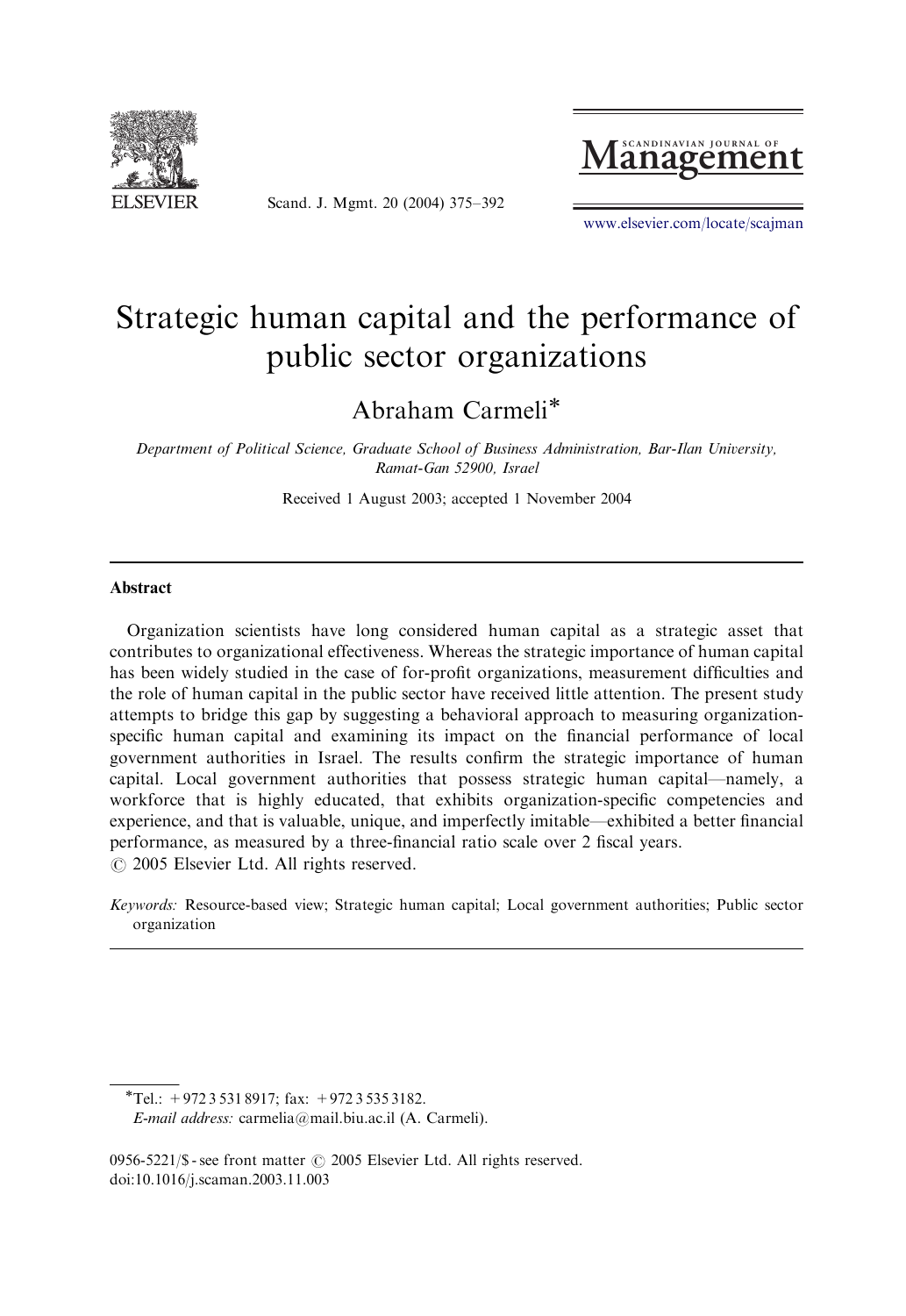### 1. Introduction

Research has paid a considerable amount of attention to the strategic importance of human capital in creating competitive advantage and superior performance. The literature of two complementary theories—a resource-based view of the firm [\(Barney, 1991;](#page--1-0) [Peteraf, 1993](#page--1-0); [Wernerfelt, 1984\)](#page--1-0), and strategic human resource management (SHRM) ([Becker](#page--1-0) & [Gerhart, 1996;](#page--1-0) [Becker, Huselid, Pickus,](#page--1-0) & [Spratt,](#page--1-0) [1997;](#page--1-0) [Delaney & Huselid, 1996](#page--1-0); [Huselid, 1995](#page--1-0); [Pfeffer, 1994](#page--1-0))—suggests that organization-specific human capital is of strategic importance in that it has a positive effect on the performance of the organization concerned.

Although organization scientists have widely recognized the critical role of human capital in creating value, studies have thus far paid too little attention to (1) the measurement of organization-specific human capital, and (2) the applicability of core arguments of both theories to organizations outside the profit-making sector.

The present study represents a first effort to bridge these gaps by providing a more accurate measure of organization-specific human capital, and discussing the impact of such capital on the performance of public sector organizations (local government authorities) in Israel. Specifically, the study uses a relatively large sample to examine the impact of organization-specific human capital on the financial performance of local government authorities. With this study I hope to extend existing research on human capital and to suggest new angles for a more systematic examination of some of the core concepts of the resource-based view. In addition, the study offers a route towards overcoming a key difficulty—one of the many other shortcomings that appear to be in the resource-based view (for a review, see [Foss, 1997;](#page--1-0) [Priem](#page--1-0) & [Butler,](#page--1-0) [2001\)](#page--1-0).

#### 2. Theoretical background and hypotheses

Human capital has been a central concept in a variety of theories. Notions regarding the role and importance of human capital in organizational efficiency and effectiveness can be found in (1) human relations theory, also known as 'the behavioral school', which, following Hawthorne's research, emphasizes the human factor in organizational failure and success ([Likert, 1967](#page--1-0); [Mayo, 1946](#page--1-0); [McGregor,](#page--1-0) [1960;](#page--1-0) [Roethlisberger & Dickenson, 1939](#page--1-0)), (2) transaction cost economics, according to which organizations seek the optimal way of managing the human resource system, which depends on the relation between transaction cost and the marketorganization relation, aswell ason the organization'sinternal operations[\(Klein,](#page--1-0) [Crawford, & Alchran, 1978](#page--1-0); [Williamson, 1975](#page--1-0)), and (3) human capital theory, which focuses on the educational level of the employees as a source of labor productivity and economic growth [\(Asefa & Huang, 1994](#page--1-0); [Becker, 1993](#page--1-0); [Mincer, 1974](#page--1-0); [Schultz,](#page--1-0) [1961;](#page--1-0) [Wykstra, 1971\)](#page--1-0). Despite the important contributions of these theories to the evolution of the concept of human capital, it seems that the resource-based view and strategic human resources management (see below) have made the most powerful impact on its dominant position in organization science.